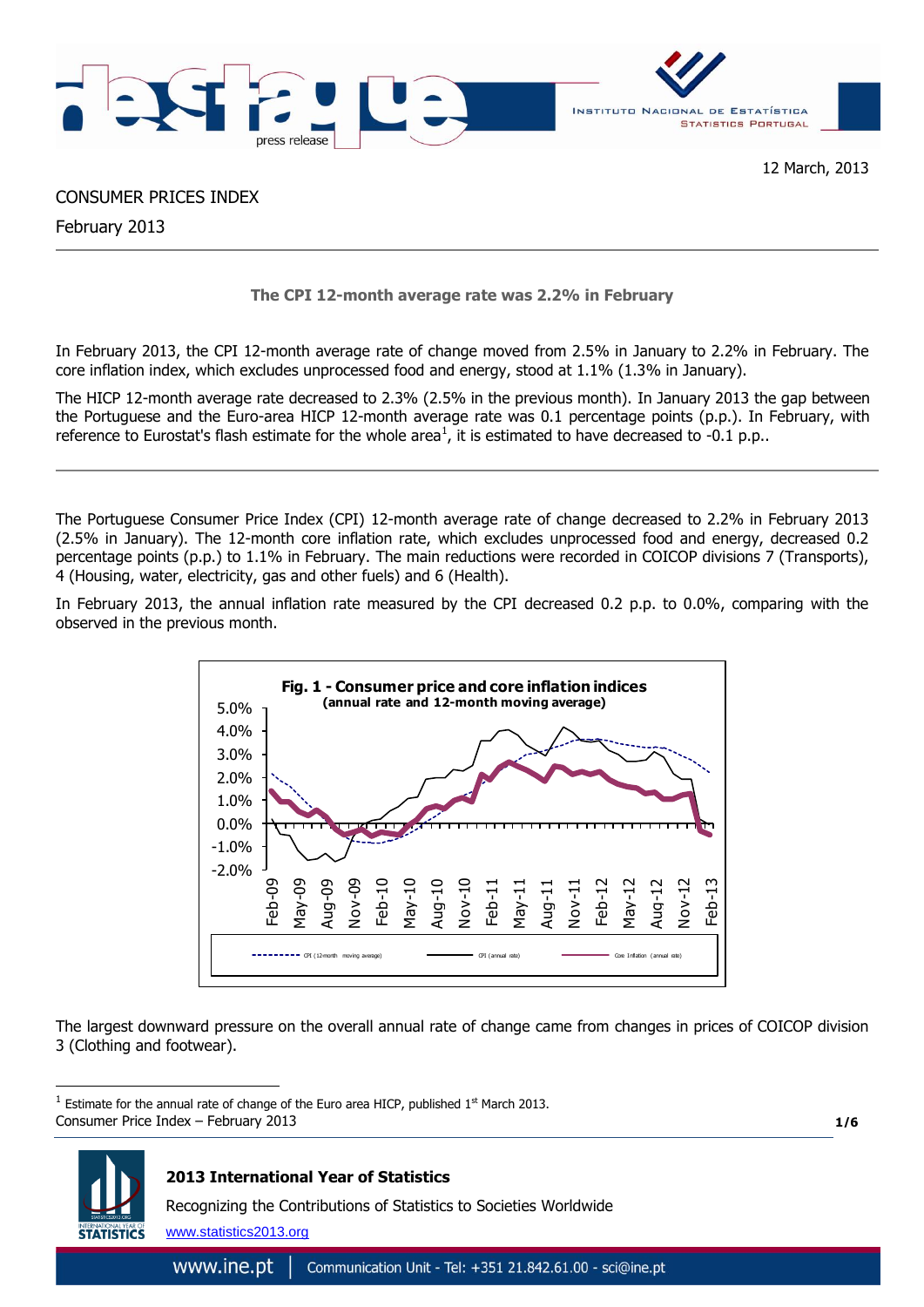

The annual core inflation rate, measured by the CPI excluding energy and unprocessed food products, moved from - 0.3% in January 2013 to -0.5%.

In February, the CPI monthly rate was -0.1% (-1.2% in January 2013 and 0.1% in February 2012). This result was mostly due to the contribution of changes in prices of COICOP division 3 (Clothing and footwear).

In February 2013, the HICP 12-month average rate decreased to 2.3% (2.5% in January 2013).

In January 2013 the gap between the Portuguese and the Euro-area HICP 12-month average rate was 0.1 p.p.. In February, with reference to Eurostat's flash estimate for the whole area, it is estimated to have decreased to -0.1 p.p..

The HICP annual rate decreased to 0.2% (0.4% in January 2013). The HICP monthly rate of change was -0.1% (-1.3% and 0.1% respectively in the previous month and in February 2012). In January 2013 the gap between the annual rate of change of the Euro area and the Portuguese HICP was 1.6 p.p. and it is estimated to have remained stable in February 2013.



## **Housing Rents**

In national terms, in February 2013, compared with January 2013, the average value of rents by net area increased 0.1%. Both social rents and non social rents also increased 0.1%.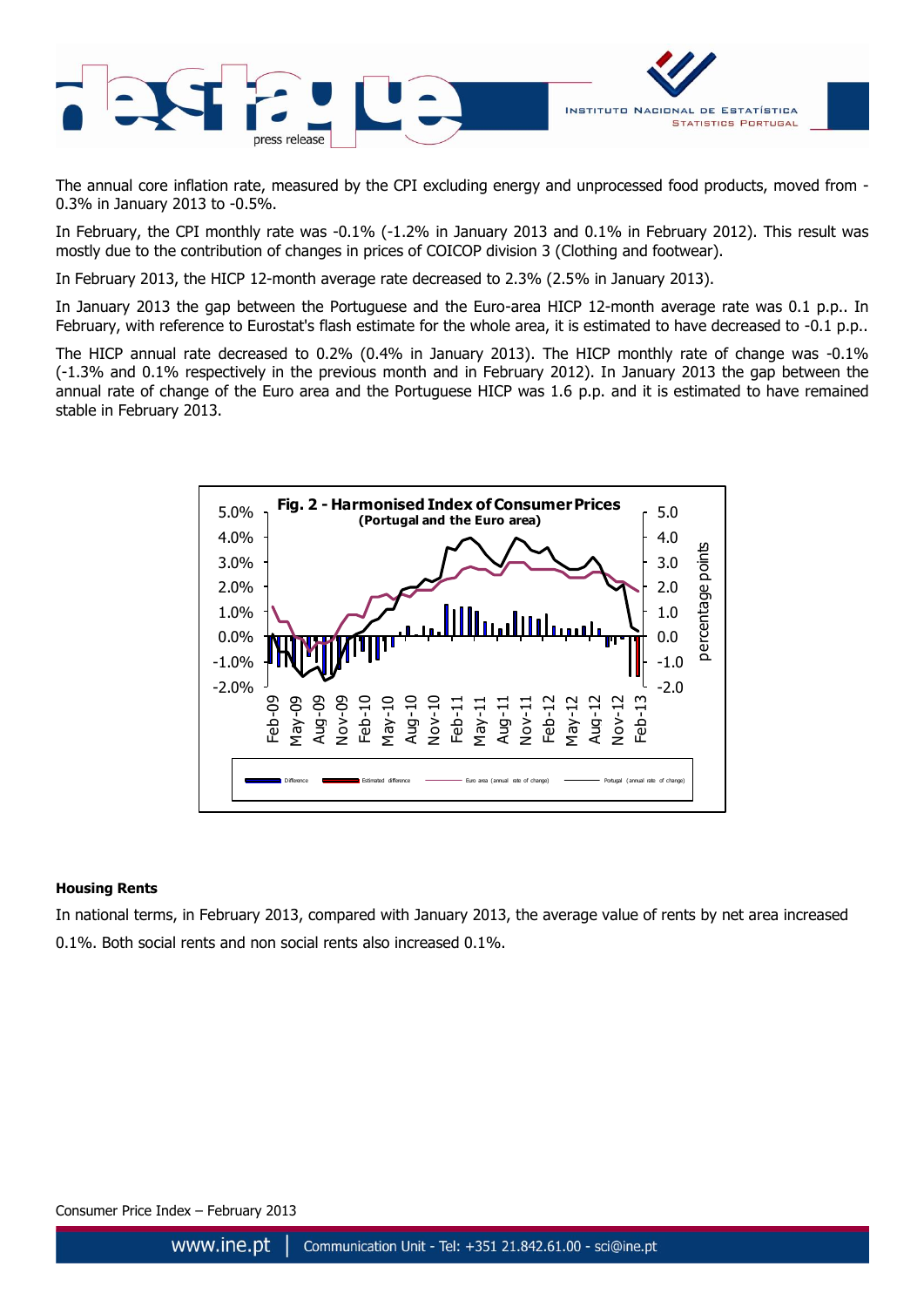



## **Consumer Price Index**

The Consumer Price Index (CPI) measures the change over time of the prices of a certain basket of goods and services bought by a "typical" consumer. The CPI has been designed to capture price changes and not to measure price levels. The CPI 2012=100 weighting structure and the sample of goods and services included in the basket are a result of the combination of three fundamental sources of information recently made available: the 2011 Census, the Household Expenditure Survey 2010/2011 and the final 2010 and preliminary 2011 results of the Portuguese National Accounts. Administrative data at a more detailed level is also used.

From 2013 onwards the CPI will be updated every year in a more effective way with the most recent information on prices and quantities.

The CPI is compiled through the aggregation of seven regional price indexes and the goods and services included in the index are grouped according to the COICOP classification.

## **Table 1: CPI - COICOP<sup>1</sup> Divisions**

| 01 | Food and non-alcoholic beverages                                      | 07 | Transports                       |
|----|-----------------------------------------------------------------------|----|----------------------------------|
| 02 | Alcoholic beverages and tobacco                                       | 08 | Communications                   |
| 03 | Clothing and footwear                                                 | 09 | Recreation and culture           |
| 04 | Housing, water, electricity, gas and other fuels                      | 10 | Education                        |
| 05 | Furnishings, household equipment and routine maintenance of the house | 11 | Restaurants and hotels           |
| 06 | Health                                                                |    | Miscellaneous goods and services |

<sup>1</sup>COICOP: Classification Of Individual Consumption by Purpose

#### **Monthly rate**

The monthly rate is the change in the index of a certain month compared with the index of the previous month expressed as a percentage. Although up-to-date, this measure can be affected by seasonal and other effects.

#### **Annual rate**

The annual rate is the change in the index of a certain month compared with the index of the same month in the previous year expressed as a percentage. In the presence of a stable seasonal pattern, seasonal effects do not influence this measure.

#### **12-month average rate**

 $\overline{\phantom{a}}$  , where  $\overline{\phantom{a}}$ 

The 12-month average rate is the change in the average index of one year compared with the average index of the previous year expressed as a percentage. This moving average is less sensitive to transient changes in prices.

### **Core inflation index (all items CPI excluding unprocessed food and energy products)**

The core inflation index is compiled by excluding the prices of unprocessed food and energy products from the all items CPI. The primary objective of this index is to capture the underlying inflation pressures in the economy.

#### **Harmonised Index of Consumer Prices**

The Harmonised Index of Consumer Prices (HICP) is compiled in each member state of the European Union for the purposes of inflation comparisons across EU countries, as required by the Treaty on European Union 1 . This index plays an important role as a guideline for the achievement of the European System of Central Banks primary objective: price stability. In 1998, the European Central Bank adopted the HICP as "the most appropriate price measure" for its definition of price stability in the Euro area<sup>2</sup>.

The current HICP (2005 = 100) is produced in each Member State following a harmonized methodology developed by experts in the field of price statistics, under the Eurostat's "Price Statistics Working Group". From the methodological point of view, there are no major differences between the HICP and CPI. However, the different scope of coverage leads to differences in the weighting structure, mainly in Restaurants and hotels. This is mostly an effect of the inclusion of non-residents expenditure ("tourists") in the HICP and the corresponding exclusion from the CPI.

Additional information on the methodology of the HICP can be found on the Eurostat website at [http://epp.eurostat.ec.europa.eu/portal/page/portal/hicp/introduction.](http://epp.eurostat.ec.europa.eu/portal/page/portal/hicp/introduction)

- 1 Article 109j and protocol on the convergence criteria referred to in that article.
- 2 "A stability oriented monetary policy strategy for the ESCB". ECB press notice released on 13 October 1998.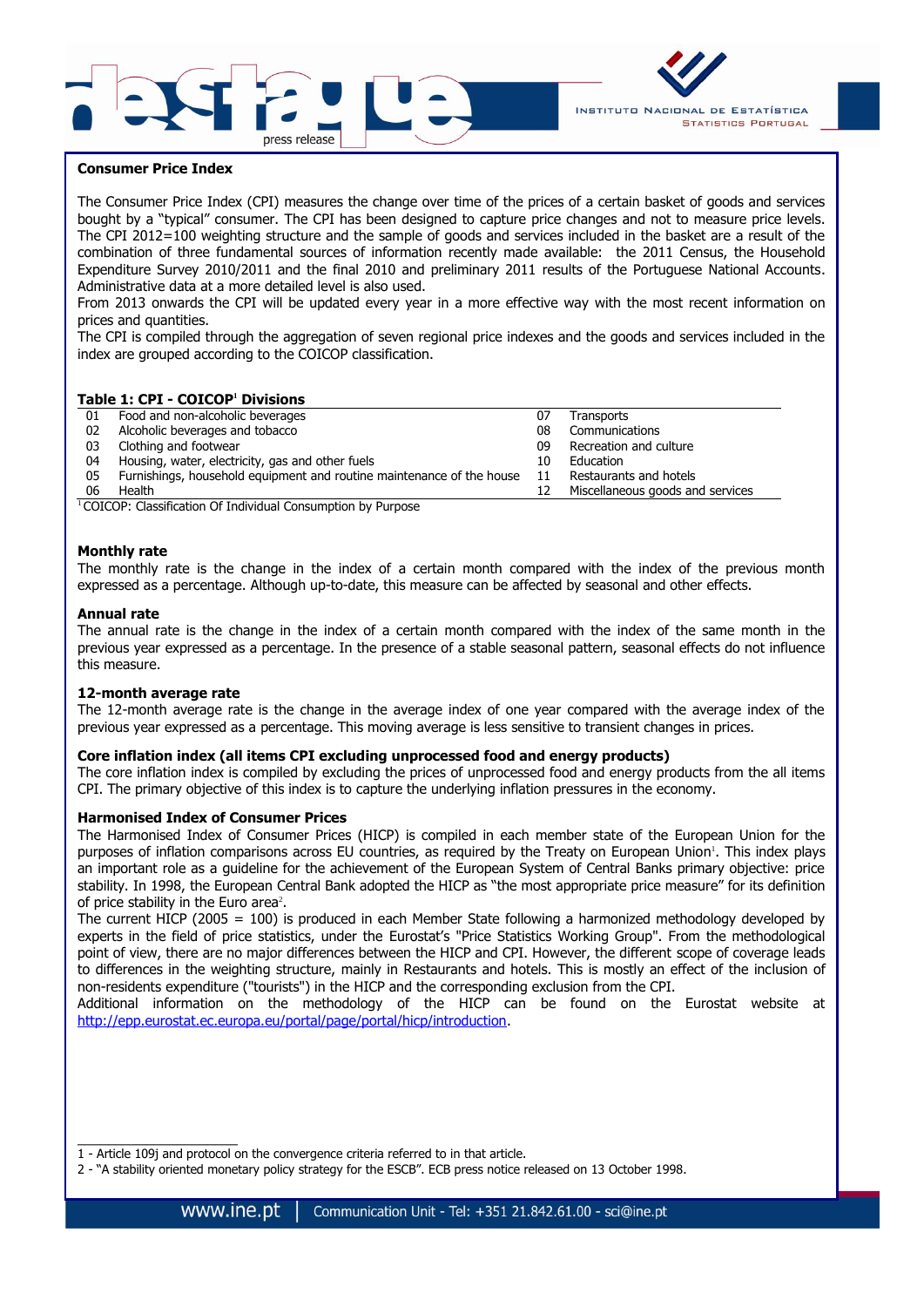



# **Table 2: CPI and HICP 2013 weighting structure**

|    | $COICOP1$ divisions                                                   | <b>CPI</b> | <b>HICP</b> |
|----|-----------------------------------------------------------------------|------------|-------------|
| 01 | Food and non-alcoholic beverages                                      | 196,1      | 191,1       |
| 02 | Alcoholic beverages and tobacco                                       | 35,8       | 35,4        |
| 03 | Clothing and footwear                                                 | 66,6       | 66,2        |
| 04 | Housing, water, electricity, gas and other fuels                      | 92,9       | 89,6        |
| 05 | Furnishings, household equipment and routine maintenance of the house | 63,8       | 62,5        |
| 06 | Health                                                                | 70,2       | 65,1        |
| 07 | Transport                                                             | 143,4      | 144,7       |
| 08 | Communication                                                         | 36,9       | 35,9        |
| 09 | Recreation and culture                                                | 78,6       | 68,5        |
| 10 | Education                                                             | 15,6       | 15,2        |
| 11 | Restaurants and hotels                                                | 94,9       | 123,0       |
| 12 | Miscellaneous goods and services                                      | 105,2      | 102,7       |
| 00 | All items                                                             | 1000.0     | 1000.0      |

<sup>1</sup> COICOP: Classification Of Individual Consumption by Purpose.

### **Presentation of data and rounding rules**

With the release of the January 2013 CPI indices are published with base 100 in the year 2012. Due to rounding procedures, those indices may not reproduce exactly the published rates of change. However, one should bear in mind that the published rates keep unchanged.

In this press release the descriptive analysis is based on rounded values to one decimal.

Consumer Price Index – February 2013 **4/6**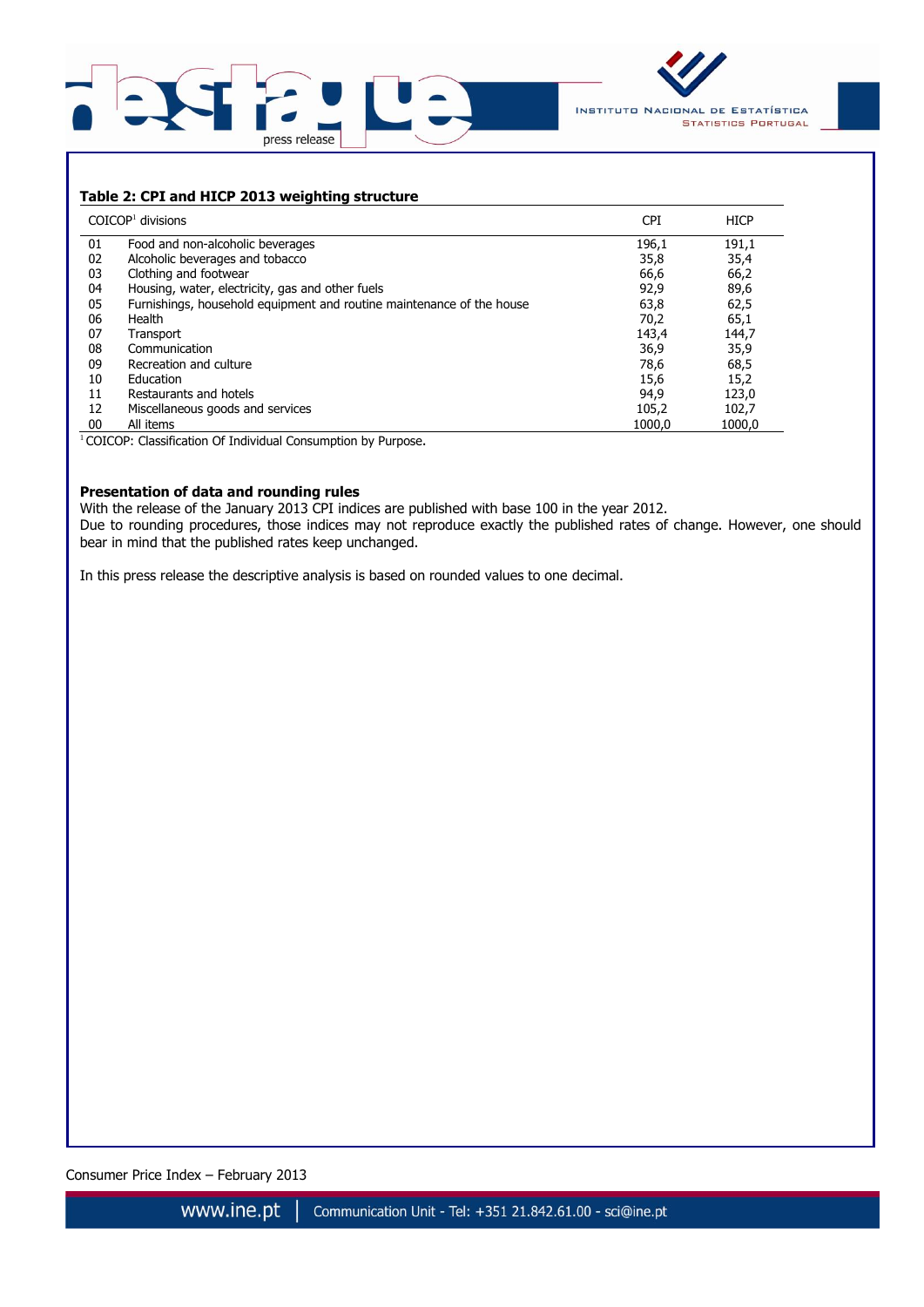

|               | Index divisions <sup>(1)</sup><br><b>items</b> |      |                |       |         |                 |         |         |         |      |      |         |         |  |  |
|---------------|------------------------------------------------|------|----------------|-------|---------|-----------------|---------|---------|---------|------|------|---------|---------|--|--|
|               | 01                                             | 02   | 03             | 04    | 05      | 06              | 07      | 08      | 09      | 10   | 11   | 12      |         |  |  |
|               | Annual average rate                            |      |                |       |         |                 |         |         |         |      |      |         |         |  |  |
| 2010          | $-0.24$                                        | 4.40 | $-1.66$        | 4.43  | 1.60    | $-1.35$         | 4.55    | $-1.95$ | $-0.19$ | 2.77 | 1.23 | 0.53    | 1.40    |  |  |
| 2011          | 2.10                                           | 7.94 | $-3.93$        | 6.66  | 1.17    | 4.46            | 8.90    | 2.99    | 0.96    | 2.05 | 1.41 | 1.79    | 3.65    |  |  |
| 2012          | 3.20                                           | 4.74 | $-5.24$        | 8.72  | $-0.47$ | 0.35            | 3.27    | 0.46    | 0.91    | 1.50 | 4.47 | 1.11    | 2.77    |  |  |
|               | Annual rate                                    |      |                |       |         |                 |         |         |         |      |      |         |         |  |  |
| 2011 February | 2.38                                           | 8.30 | $-8.45$        | 6.12  | 0.78    | 3.33            | 9.58    | 3.13    | 1.77    | 2.11 | 1.94 | 1.35    | 3.56    |  |  |
| March         | 2.70                                           | 8.78 | $-1.46$        | 5.70  | 0.88    | 3.30            | 9.89    | 4.70    | 1.67    | 2.10 | 2.06 | 2.01    | 4.02    |  |  |
| April         | 2.38                                           | 9.55 | $-1.50$        | 5.55  | 1.06    | 3.81            | 10.34   | 4.34    | 1.55    | 2.16 | 1.64 | 1.95    | 4.04    |  |  |
| May           | 2.49                                           | 9.47 | $-2.02$        | 5.36  | 1.32    | 3.52            | 9.51    | 3.97    | 1.76    | 2.15 | 1.30 | 2.14    | 3.84    |  |  |
| June          | 1.64                                           | 9.71 | $-2.55$        | 5.31  | 1.39    | 2.61            | 8.72    | 3.29    | 1.31    | 2.18 | 1.32 | 2.01    | 3.41    |  |  |
| July          | 1.71                                           | 8.87 | $-6.93$        | 4.78  | 1.66    | 4.64            | 8.03    | 2.52    | 0.86    | 2.17 | 1.05 | 2.14    | 3.15    |  |  |
| August        | 1.37                                           | 8.01 | $-11.96$       | 4.80  | 1.37    | 4.49            | 8.56    | 2.51    | 0.50    | 2.23 | 1.03 | 2.09    | 2.91    |  |  |
| September     | 1.82                                           | 7.34 | $-1.71$        | 4.71  | 1.43    | 5.81            | 9.21    | 2.39    | $-0.15$ | 2.13 | 1.25 | 2.02    | 3.55    |  |  |
| October       | 2.18                                           | 7.24 | $-1.51$        | 10.70 | 1.39    | 5.94            | 8.98    | 2.12    | $-0.16$ | 1.82 | 0.95 | 1.79    | 4.20    |  |  |
| November      | 2.06                                           | 6.50 | $-1.52$        | 10.55 | 1.23    | 5.49            | 8.19    | 2.14    | $-0.20$ | 1.74 | 1.03 | 1.39    | 3.93    |  |  |
| December      | 2.20                                           | 5.59 | $-3.80$        | 9.90  | 0.97    | 7.46            | 6.06    | 2.23    | 0.50    | 1.74 | 1.20 | 1.52    | 3.61    |  |  |
| 2012 January  | 3.32                                           | 4.48 | $-3.59$        | 9.57  | $-0.03$ | 5.85            | 4.50    | 0.34    | $-0.41$ | 1.63 | 3.36 | 1.70    | 3.51    |  |  |
| February      | 3.44                                           | 2.45 | $-2.73$        | 9.61  | $-0.39$ | 4.19            | 5.14    | 0.12    | 0.45    | 1.60 | 4.01 | 1.75    | 3.60    |  |  |
| March         | 2.92                                           | 4.43 | $-5.97$        | 9.77  | $-0.34$ | 3.47            | 4.70    | 0.31    | $-0.14$ | 1.58 | 3.79 | 1.29    | 3.15    |  |  |
| April         | 2.83                                           | 4.81 | $-5.89$        | 9.90  | $-0.25$ | 2.41            | 3.69    | 0.25    | 0.44    | 1.56 | 4.27 | 1.44    | 3.01    |  |  |
| May           | 2.64                                           | 4.89 | $-5.47$        | 10.04 | $-0.22$ | 0.67            | 2.72    | $-0.07$ | $-0.04$ | 1.55 | 4.65 | 1.41    | 2.70    |  |  |
| June          | 3.34                                           | 4.72 | $-5.31$        | 10.04 | $-0.60$ | $-0.15$         | 2.31    | 0.73    | 0.50    | 1.52 | 4.62 | 1.27    | 2.71    |  |  |
| July          | 4.04                                           | 5.78 | $-5.00$        | 10.35 | $-0.80$ | $-2.06$         | 2.10    | 0.47    | 0.89    | 1.52 | 4.98 | 0.85    | 2.77    |  |  |
| August        | 3.27                                           | 5.22 | $-4.30$        | 10.47 | $-0.55$ | $-2.03$         | 3.84    | 0.50    | 1.33    | 1.42 | 5.08 | 1.04    | 3.08    |  |  |
| September     | 2.93                                           | 5.14 | $-7.35$        | 10.85 | $-0.75$ | $-1.80$         | 3.78    | 0.67    | 2.17    | 1.48 | 4.87 | 0.94    | 2.88    |  |  |
| October       | 3.18                                           | 5.18 | $-5.79$        | 4.88  | $-0.62$ | $-2.23$         | 3.27    | 0.69    | 1.87    | 1.33 | 4.76 | 0.60    | 2.13    |  |  |
| November      | 3.29                                           | 4.92 | $-5.59$        | 4.81  | $-0.65$ | $-2.00$         | 1.64    | 0.69    | 2.05    | 1.43 | 4.72 | 0.67    | 1.89    |  |  |
| December      | 3.21                                           | 4.79 | $-4.84$        | 5.02  | $-0.45$ | $-1.77$         | 1.67    | 0.78    | 1.81    | 1.42 | 4.53 | 0.36    | 1.92    |  |  |
|               |                                                |      |                |       |         |                 |         |         |         |      |      |         |         |  |  |
| 2013 January  | 2.29                                           | 5.00 | $-5.19$        | 3.60  | $-0.41$ | $-3.01$         | $-1.42$ | $-1.45$ | 2.08    | 1.44 | 2.15 | $-0.36$ | 0.17    |  |  |
| February      | 2.00                                           | 5.12 | $-4.94$        | 3.48  | $-0.25$ | $-1.68$         | $-1.60$ | $-0.41$ | 0.92    | 1.41 | 1.60 | $-0.34$ | $-0.03$ |  |  |
| Symbols:      | estimated                                      |      | Po provisional |       |         | x not available |         |         |         |      |      |         |         |  |  |

## CPI rate of change (index division and all items CPI)

Note: (1) The names of the divisions are given in the explanatory notes. Source: INE - Portugal

Consumer Price Index – February 2013 **5/6**

www.ine.pt Communication Unit - Tel: +351 21.842.61.00 - sci@ine.pt

INSTITUTO NACIONAL DE ESTATÍSTICA

**STATISTICS PORTUGAL**